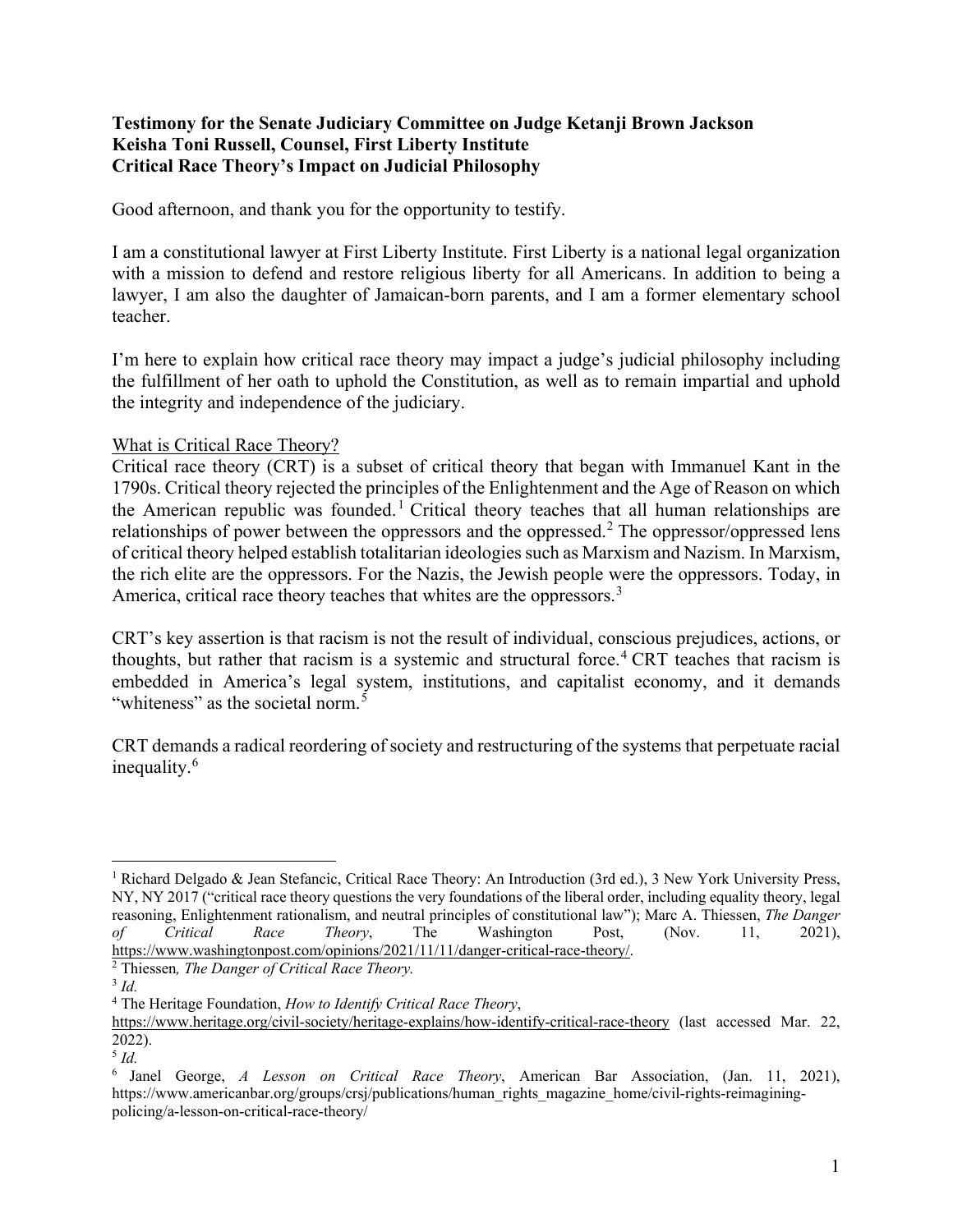## Three of CRT's Erroneous Presumptions and the Impact on Judicial Philosophy

1. Believing that America was founded on racist ideals is wrong and incompatible with a judge's oath to uphold the Constitution.

CRT proponents claim that America was founded—and the Constitution was drafted—to promote racism and slavery.<sup>[7](#page-1-0)</sup> Historians have debunked this claim as false.<sup>[8](#page-1-1)</sup> The truth is that America's founders were divided on the issue of slavery and many of the founders were abolitionists.<sup>[9](#page-1-2)</sup>

America's core ideals of freedom and equality, expressed in the Declaration of Independence and the Constitution, sparked the movements that led to the eventual elimination of both slavery and Jim Crow.[10](#page-1-3) Thus, America's founding ideals of individual freedom, responsibility, and equality are sound even if the new nation only imperfectly put those ideals into practice.

<span id="page-1-0"></span>l <sup>7</sup> *See, e.g.*, Nikole Hannah-Jones, *The 1619 Project*, The New York Times Magazine (Aug. 14, 2019), <https://www.nytimes.com/interactive/2019/08/14/magazine/black-history-american-democracy.html> ("Conveniently left out of our founding mythology is the fact that one of the primary reasons some of the colonists decided to declare their independence from Britain was because they wanted to protect the institution of slavery…When it came time to draft the Constitution, the framers carefully constructed a document that preserved and protected slavery without ever using the word.")

<span id="page-1-1"></span><sup>8</sup> Victoria Bynum, James M. McPherson, James Oakes, Sean Wilentz & Gordon S. Wood, *RE: The 1619 Project*, New York Times Magazine (Dec. 20, 2019), [https://www.nytimes.com/2019/12/20/magazine/we-respond-to-the](https://www.nytimes.com/2019/12/20/magazine/we-respond-to-the-historians-who-critiqued-the-1619-project.html)[historians-who-critiqued-the-1619-project.html](https://www.nytimes.com/2019/12/20/magazine/we-respond-to-the-historians-who-critiqued-the-1619-project.html) ("We write as historians to express our strong reservations about important aspects of The 1619 Project...On the American Revolution, pivotal to any account of our history, the project asserts that the founders declared the colonies' independence of Britain 'in order to ensure slavery would continue.' This is not true. If supportable, the allegation would be astounding — yet every statement offered by the project to validate it is false.").

<span id="page-1-2"></span><sup>9</sup> *See, e.g.*, *Id*.; Matthew Spalding, *How to Understand Slavery and the American Founding*, Heritage Foundation (Aug. 26, 2002),<https://www.heritage.org/node/18776/print-display> ("Since America's beginning, there has been intense debate about slavery...Many of the leading American Founders–most notably Thomas Jefferson, George Washington, and James Madison–owned slaves, but many did not. Benjamin Franklin thought that slavery was 'an atrocious debasement of human nature' and 'a source of serious evils.' He and Benjamin Rush founded the Pennsylvania Society for Promoting the Abolition of Slavery in 1774. John Jay, who was the president of a similar society in New York, believed: 'the honour of the states, as well as justice and humanity, in my opinion, loudly call upon them to emancipate these unhappy people. To contend for our own liberty, and to deny that blessing to others, involves an inconsistency not to be excused.' John Adams opposed slavery his entire life as a 'foul contagion in the human character' and 'an evil of colossal magnitude.' James Madison called it 'the most oppressive dominion ever exercised by man over man.'"); John W. York, Ph.D., *What Our Founders Really Thought of Slavery—and Why The New York Times Is Wrong*, Heritage Foundation (Sept. 27. 2019), [https://www.heritage.org/american](https://www.heritage.org/american-founders/commentary/what-our-founders-really-thought-slavery-and-why-the-new-york-times)[founders/commentary/what-our-founders-really-thought-slavery-and-why-the-new-york-times.](https://www.heritage.org/american-founders/commentary/what-our-founders-really-thought-slavery-and-why-the-new-york-times) 10 *See, e.g.*, Frederick Douglass, *What to the Slave is the Fourth of July?* (1852),

<span id="page-1-3"></span>[https://liberalarts.utexas.edu/coretexts/\\_files/resources/texts/c/1852%20Douglass%20July%204.pdf](https://liberalarts.utexas.edu/coretexts/_files/resources/texts/c/1852%20Douglass%20July%204.pdf) ("The

Constitution is a GLORIOUS LIBERTY DOCUMENT."); Martin Luther King Jr., *I Have a Dream* (Aug. 28, 1963), <https://www.npr.org/2010/01/18/122701268/i-have-a-dream-speech-in-its-entirety> ("When the architects of our republic wrote the magnificent words of the Constitution and the Declaration of Independence, they were signing a promissory note to which every American was to fall heir. This note was a promise that all men — yes, Black men as well as white men — would be guaranteed the unalienable rights of life, liberty and the pursuit of happiness.")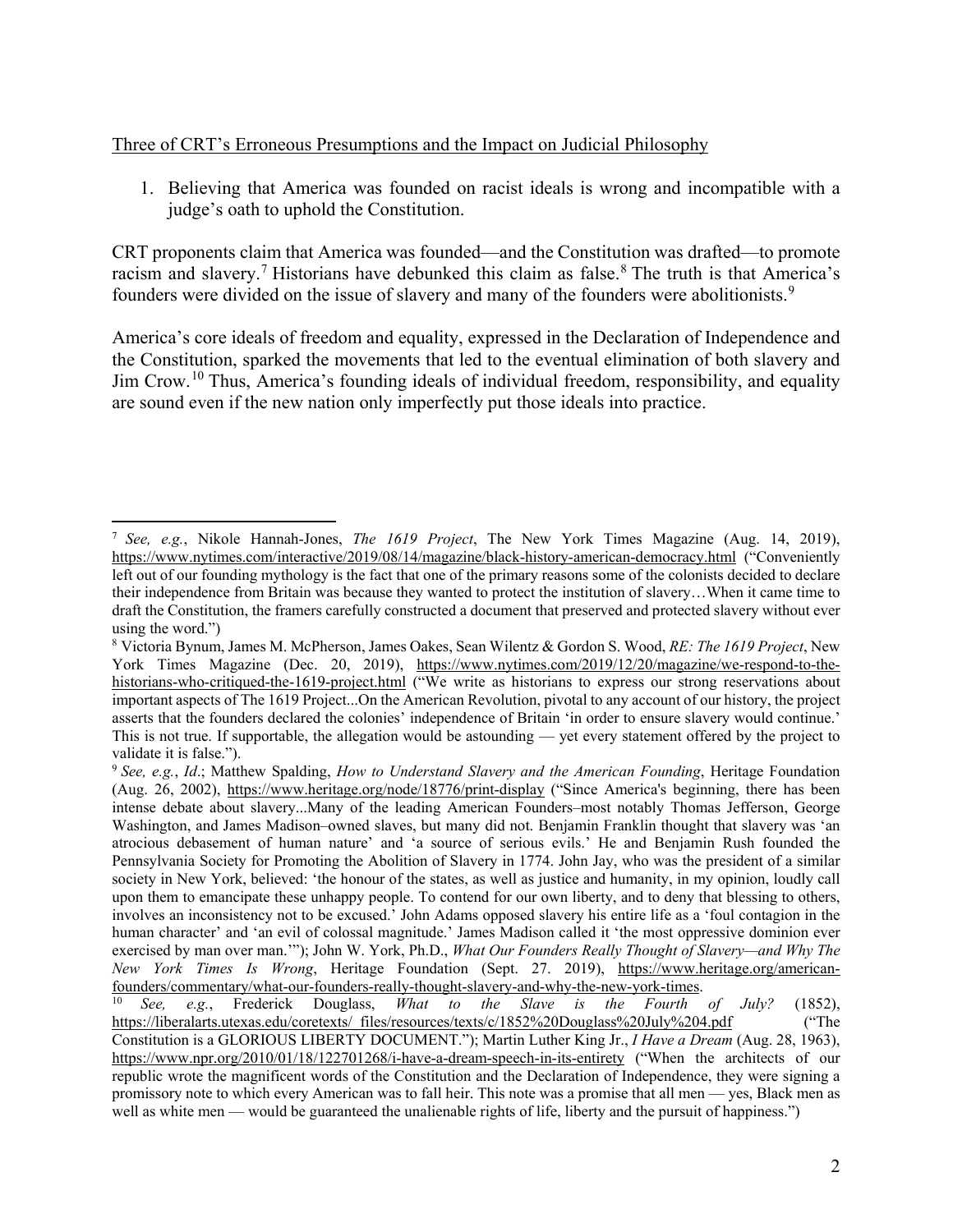CRT is sometimes erroneously analogized to the Civil Rights Movement, [11](#page-2-0) and some CRT proponents even assert that Dr. King was a critical race theorist.[12](#page-2-1) He was not. Author Marc A. Thiessen summarizes Dr. King's position well:

The Rev. Martin Luther King Jr. did not argue that America was systemically racist; he argued that racism was un-American. He appealed to the Enlightenment ideals contained in what he called our "magnificent" Declaration of Independence and Constitution, and declared his goal was to take "the whole nation back to those great wells of democracy, which were dug deep by the Founding Fathers." King argued Bull Connor, head of the Birmingham, Ala., police, and the Southern racists were violating the principles of the American founding. But critical race theory argues the opposite—that Connor was the fulfillment of the American founding, because America was founded to perpetuate white supremacy.[13](#page-2-2)

Ultimately, we cannot expect a critical race theorist to defend and protect the Constitution, because CRT asserts that the Constitution is not worth defending.<sup>[14](#page-2-3)</sup> Such a view completely contradicts the oath every judge takes. This is an especially problematic view for a justice who will sit on America's highest court, which often has the last word on the liberty the Constitution guarantees. If we adopt the anti-American views of CRT, we will see the eradication of the principles that made America the freest and most successful republic in history.

2. A judge who embraces critical race theory's perspective that America must address racism by encouraging racism cannot be an impartial judge.

Contrary to CRT's assertions that racism is socially created, racism is the result of individual feelings of superiority and prejudice. There is no doubt that bad laws can further a racist society, but such racism must first be alive in the individual before it can become alive in society.

Ultimately, "when unaddressed prejudice gets married to power, there is going to be an unintended pregnancy which will give birth to the evil of racism."[15](#page-2-4) Since personal prejudices advance a racist society, we cannot address racism by encouraging racist behaviors.

CRT encourages racist actions and attitudes against the perceived "oppressor" group, namely whites. Ibram X. Kendi, one of CRT's advocates, brazenly declared: "The only remedy to racist

 $\overline{\phantom{a}}$ 

<span id="page-2-0"></span><sup>11</sup> *See, e.g.*, Bernie D Jones, *Critical Race Theory: New Strategies for Civil Rights in the New Millennium?*, 2 Harv. BlackLetter L.J. 18 (2002), https://harvardblackletter.org/wp-content/uploads/sites/8/2016/10/18-JREJ-1.pdf ("The critical race theorists had as their objective, ending exclusive reliance upon civil rights litigation, storytelling to broaden public consciousness of racism and discrimination under the law, and protest reminiscent of the civil rights movement of the 1950s and 1960s."); Janel George, *A Lesson on Critical Race Theory*, American Bar Association (Jan. 11, 2021), https://www.americanbar.org/groups/crsj/publications/human\_rights\_magazine\_home/civil-rightsreimagining-policing/a-lesson-on-critical-race-theory/ (Critical Race Theory "provides a lens through which the civil

<span id="page-2-1"></span>rights lawyer can imagine a more just nation.").<br><sup>12</sup> Kimberle Williams Crenshaw, *Critical Race Theorist Before There was a Name for It*, LA Times, (Jan. 17, 2022),<br>https://www.latimes.com/opinion/story/2022-01-17/critica

<span id="page-2-2"></span><sup>&</sup>lt;sup>13</sup> Thiessen, *The Danger of Critical Race Theory*.<br><sup>14</sup> *See*, Judicial Oath, 8 U. S. C. § 453, (1990); Oath of Office, 5 U. S. C. § 3331 (1966).

<span id="page-2-4"></span><span id="page-2-3"></span><sup>15</sup> Dr. Tony Evans, *Hot Topics: Critical Race Theory Part One*, Oak Cliff Bible Fellowship, (July 14, 2021) https://www.ocbfchurch.org/services/wednesday-nights-the-cliff/hot-topics/.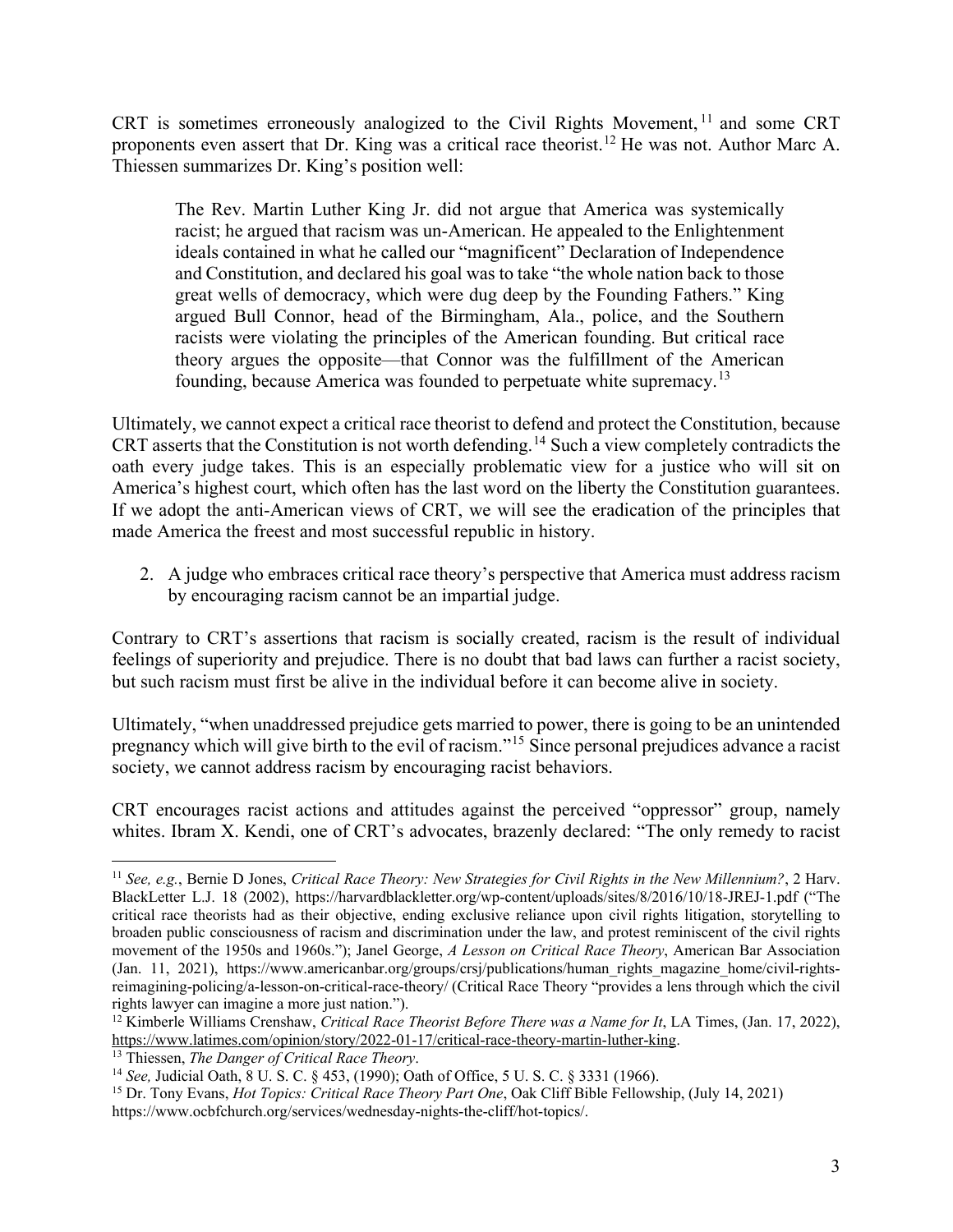discrimination is antiracist discrimination. The only remedy to past discrimination is present discrimination. The only remedy to present discrimination is future discrimination."<sup>[16](#page-3-0)</sup> In essence, CRT proposes that the oppressed group must be granted advantages in society to the detriment of the oppressor group in order to address past injustices.

Adherence to CRT removes the principle of equality before the law that is necessary for just judicial decision-making. Consider, for example, how a CRT philosophy could influence a judge's view in criminal sentencing. If a judge believes that the only way to correct racism is to provide advantages to blacks and disadvantages to whites, this would create dire injustices in that judge's practices. A judge who is a critical race theorist may decide to provide a lower sentence for a black defendant or a higher sentence to a white defendant to correct perceived disparities in the criminal justice system. Such a philosophy will impact a judge's fundamental view of legal justice and undermine her ability to adhere to the rule of law.

Such racist favoritism is odious to America's foundational principles and the furtherance of a free society.<sup>[17](#page-3-1)</sup> Focusing on race only exacerbates the problem of racism. A judge who embraces CRTs views may engage in favoritism and partiality, contrary to the judicial canons.[18](#page-3-2)

3. A judge must uphold the integrity and independence of the judiciary and she cannot do so if she considers "systemic racism" in her decision-making.

A judge cannot uphold the judiciary's integrity and independence if she considers "systematic racism" in her decision-making. While racism is alive in the hearts of many people in our country, it does not determine the outcome of any minority's educational, professional, or economic accomplishments.

My own testimony is a reflection of this truth. I am a first generation American and the daughter of Jamaican-born parents. Despite coming to this country and having to build a life for themselves from the ground up, my parents still raised successful children.

My personal story is confirmed by research conducted by Columbia University professor, Van C. Tran who studied West Indian immigrants growing up in America.<sup>[19](#page-3-3)</sup> While these West Indians

 $\overline{\phantom{a}}$ 

<span id="page-3-0"></span><sup>16</sup> Ibram X. Kendi, How to Be an Antiracist, 19 (New York, One World, 2019); Thiessen, *The Danger of Critical Race Theory*.

<span id="page-3-1"></span><sup>17</sup> *Fisher v. Univ. of Texas at Austin*, 570 U.S. 297, 309 (2013) ("Distinctions between citizens solely because of their ancestry are by their very nature odious to a free people, and therefore are contrary to our traditions and hence constitutionally suspect.") (Quotations and citations omitted); *Parents Involved in Cmty. Sch. v. Seattle Sch. Dist. No. 1*, 551 U.S. 701, 748 (2007) ("The way to stop discrimination on the basis of race is to stop discriminating on the basis of race."); *Regents of Univ. of California v. Bakke*, 438 U.S. 265, 298 (1978) ("Nothing in the Constitution supports the notion that individuals may be asked to suffer otherwise impermissible burdens in order to enhance the societal standing of their ethnic groups. Second, preferential programs may only reinforce common stereotypes holding that certain groups are unable to achieve success without special protection based on a factor having no relationship to individual worth.").

<span id="page-3-2"></span><sup>&</sup>lt;sup>18</sup> Code of Conduct for Untied States Judges, Judicial Canon 3: "A Judge Should Perform the Duties of the Office Fairly, Impartially and Diligently" (2019).

<span id="page-3-3"></span><sup>19</sup> Mike Gonzalez, *Institutionalizing Racial Fanaticism Across American Society*, The Heritage Foundation, (May 12, 2021), https://www.heritage.org/progressivism/commentary/institutionalizing-racial-fanaticism-across-americansociety.